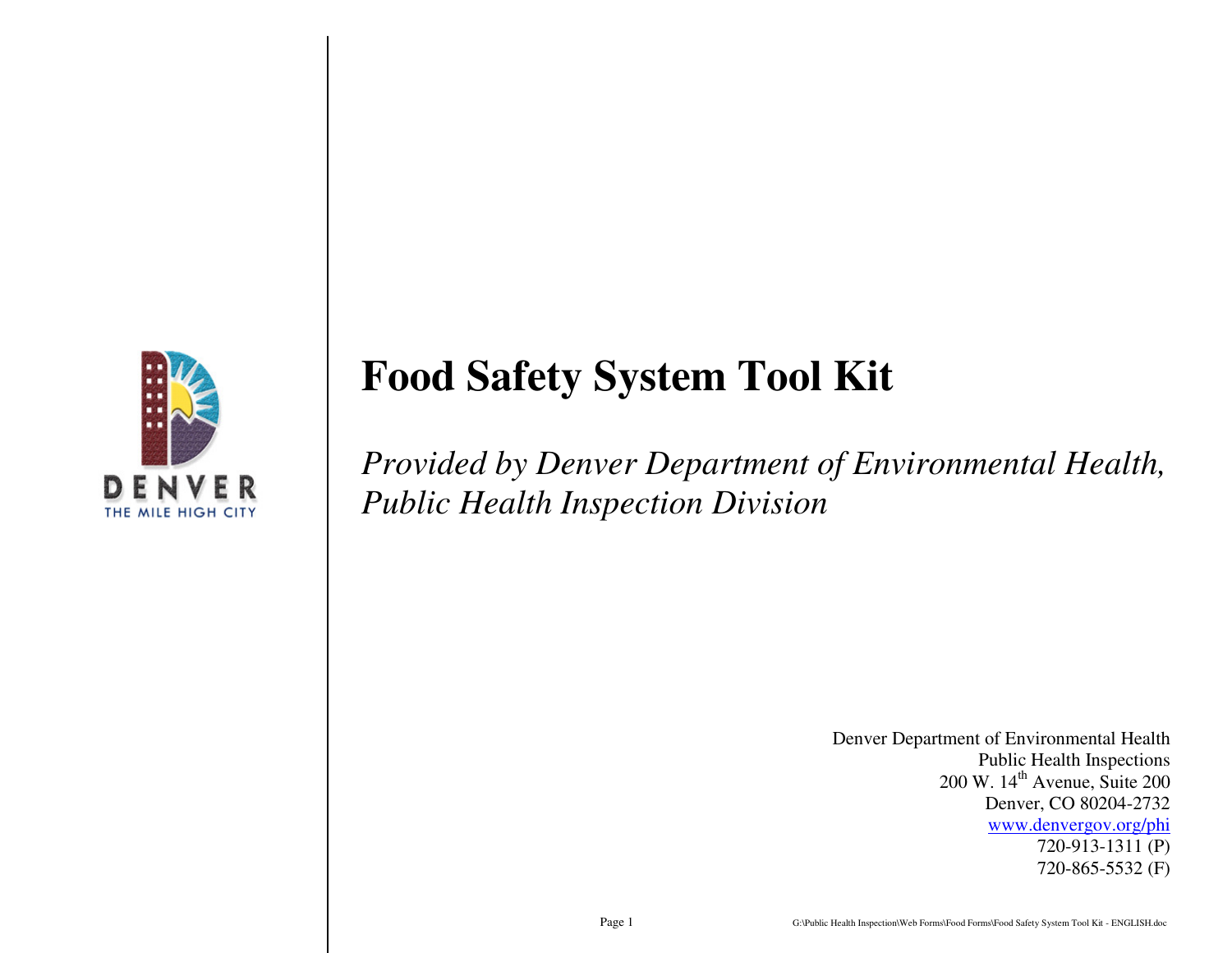**Definitions** 

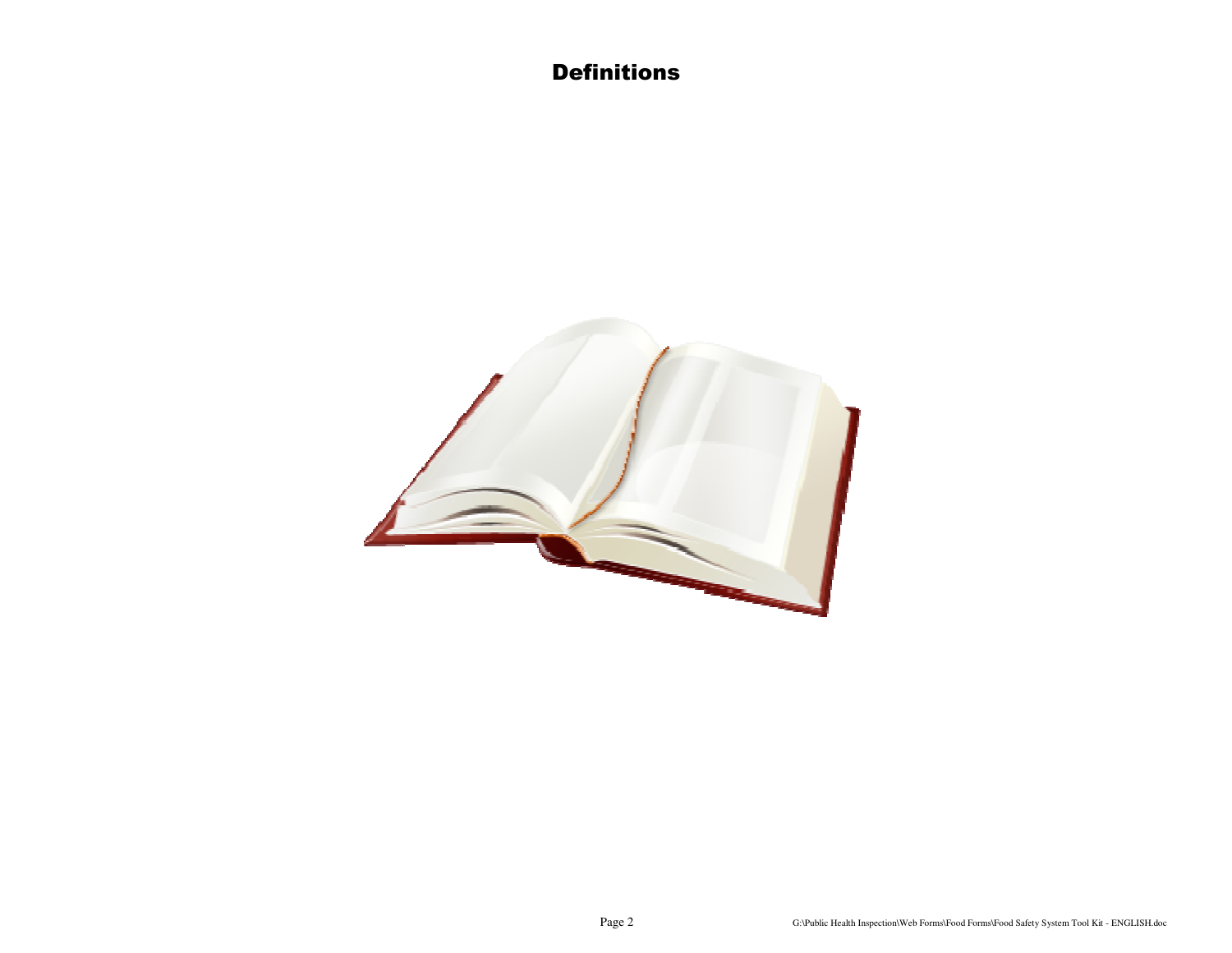# **Definitions**

Throughout this toolkit, you will find words that are italicized with an asterisk\*. This indicates that you can find the definition of the word in this section.

- • **Food contact surface:** Food contact surfaces are surfaces that food will touch. They include cutting boards, prep tab les, utensils, prep sinks, straws, plates, etc.
- •**Ice bath:** An *ice bath* is a tool to assist with the cooling or cold holding of food. To create an *ice bath*, place a container of food in a larger container filled with ice and some water. The level of the ice/water mixture should come at least as high as the level of the food in the container. When using an *ice bath*, stir the food periodically to keep all food in the container cold.
- • **Non-potentially hazardous food:** A food that will not support the growth of bacteria at room temperature, such as crackers, most baked goods (cookies and cakes), canned foods, etc. Most shelf-stable foods are nonpotentially hazardous. Non-potentially hazardous foods can be stored at room temperature.
- • **Potentially hazardous food:** A potentially hazardous food supports the quick growth of bacteria. These foods are foods that typically need to be kept in a refrigerator such as meats, dairy products, cooked pasta and rice, soups, gravies, etc. Some types of produce, like sliced melons, sliced tomatoes, and alfalfa or bean sprouts, are potentially hazardous foods too. Potentially hazardous foods must be kept at 41°F or colder or 135°F or warmer except for brief periods of preparation.
- • **Ready-to-eat food:** A ready-to-eat food is a food that will be served without going through another cooking process. All the foods that are used in the kitchen will become ready-to-eat foods after being cooked for the last time (foods that are served without being cooked are always considered ready-to-eat). Bare hands cannot be used to handle ready-to-eat foods.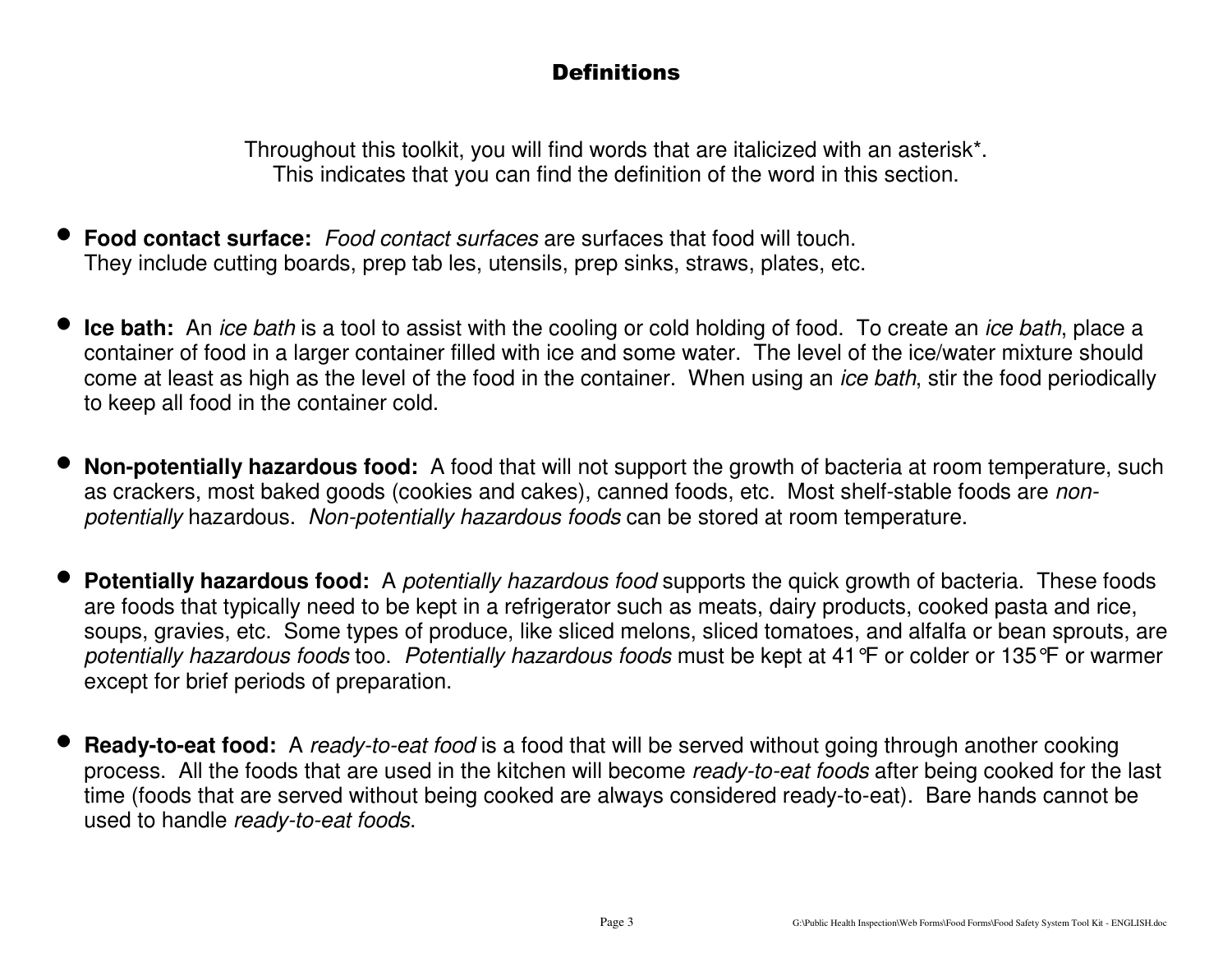# How To Use This Toolkit

This toolkit is designed to assist you in creating an effective food safety system in your facility. Review all sections of the toolkit, and create a system to monitor food safety issues that are relevant to your operation. You are required by your retail food license to check food safety issues thoroughly and adequately on a daily basis so that you can identify and address any problems that exist. If a food safety problem is found during an inspection, then you need to change your food safety system to better monitor that problem.

The Denver Department of Environmental Health recommends the following:

- Review this toolkit and create a daily checklist of any issues that are relevant to your operation.
- Review your facility's inspection reports from the last 18 months. Ensure that any issues that have been in violation are especially well-addressed in your checklist.
- For assistance in creating a daily checklist, contact an inspector by calling the City & County of Denver. From inside the City & County of Denver, call 311, or from outside the City & County of Denver, call 720-913-1311 and request a consulting visit. An inspector will conduct a non-regulatory training visit and provide you with feedback regarding your operation.
- Try to make sure that somebody with a vested interest in your business is present everyday. Facilities where owners are not present often tend to have more food safety problems because employees may not have thesame level of concern for the performance of the business.
- The Denver Department of Environmental Health can provide on-site training for your staff at a low cost and at a time that is convenient for you. From inside the City & County of Denver, call 311 or from outside the City & County Denver, call 720-913-1311 and request information about food safety training.
- Make sure you know where to find the complete Denver Retail Food Establishment Rules & Regulations. They are available at www.denvergov.org/phi. Select "regulations" from the vertical menu on the left of the screen.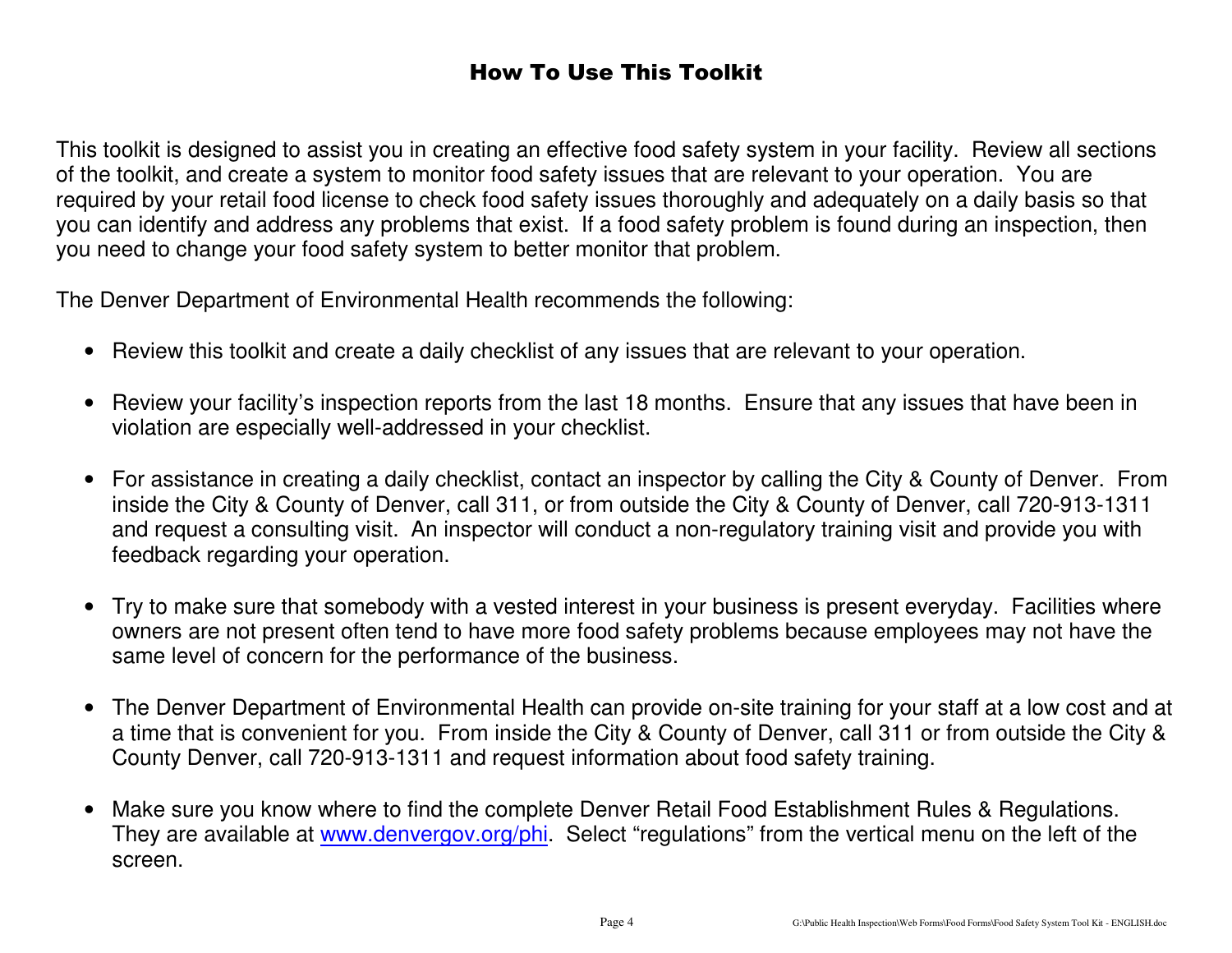Chemical Use & Storage

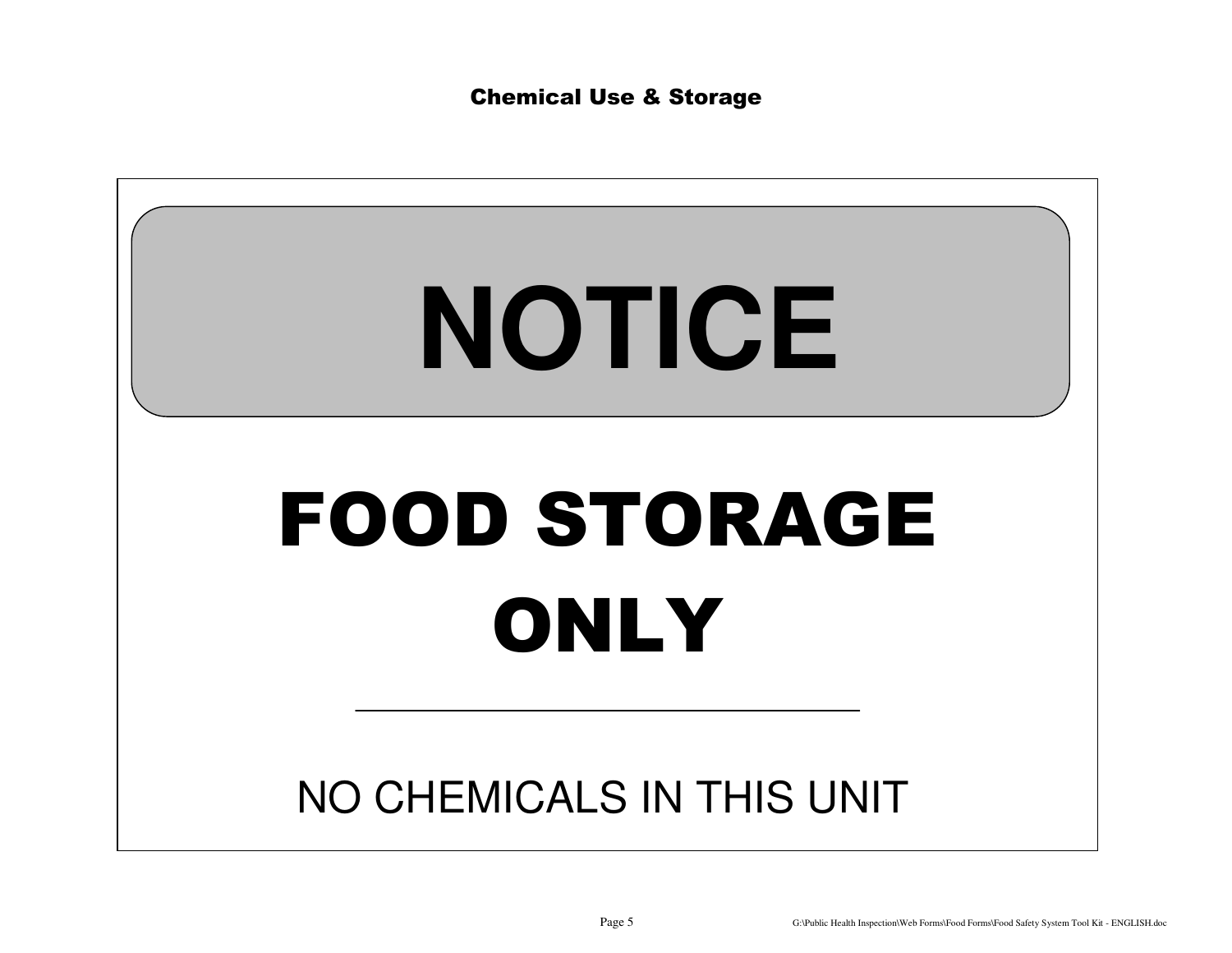### Chemical Use & Storage

- Chemicals should not be stored above food, food preparation areas, or food contact surfaces\* (plates, cups, napkins, cooking utensils, eating utensils)
- Chemical containers must be labeled to indicate each container's contents.
- Manufacturer's information must be present in the facility for all chemicals being used.
- Chemical containers should not be reused as food storage containers.
- Sanitizer should not be used at toxic levels.
- Follow the manufacturer's directions for use of chemicals.
- Test strips should be used to check if sanitizer is too weak or too strong.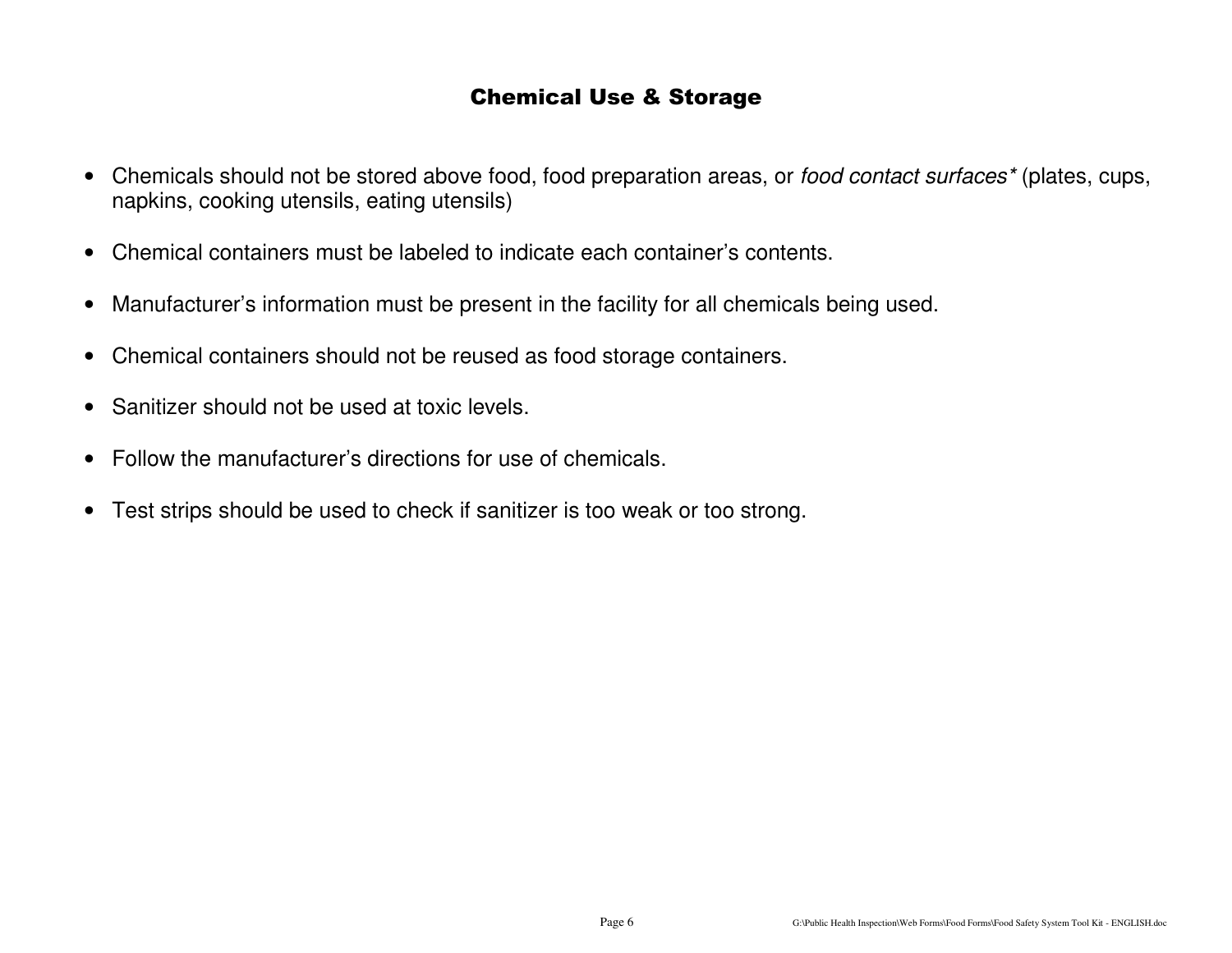

Sanitizing solution should be used in the kitchen to sanitize food contact surfaces (cutting boards, prep sinks, and prep tables) and utensils prior to use.

Sanitizing solution is used in the following 3 ways:

- Stored in buckets and used with wiping cloths to sanitize prep tables, prep sinks, and working utensils.
- $\bullet$ In the third compartment of the 3-compartment sink to sanitize all dishes that are washed.
- •As the final rinse in the dish machine to sanitize all dishes that are washed.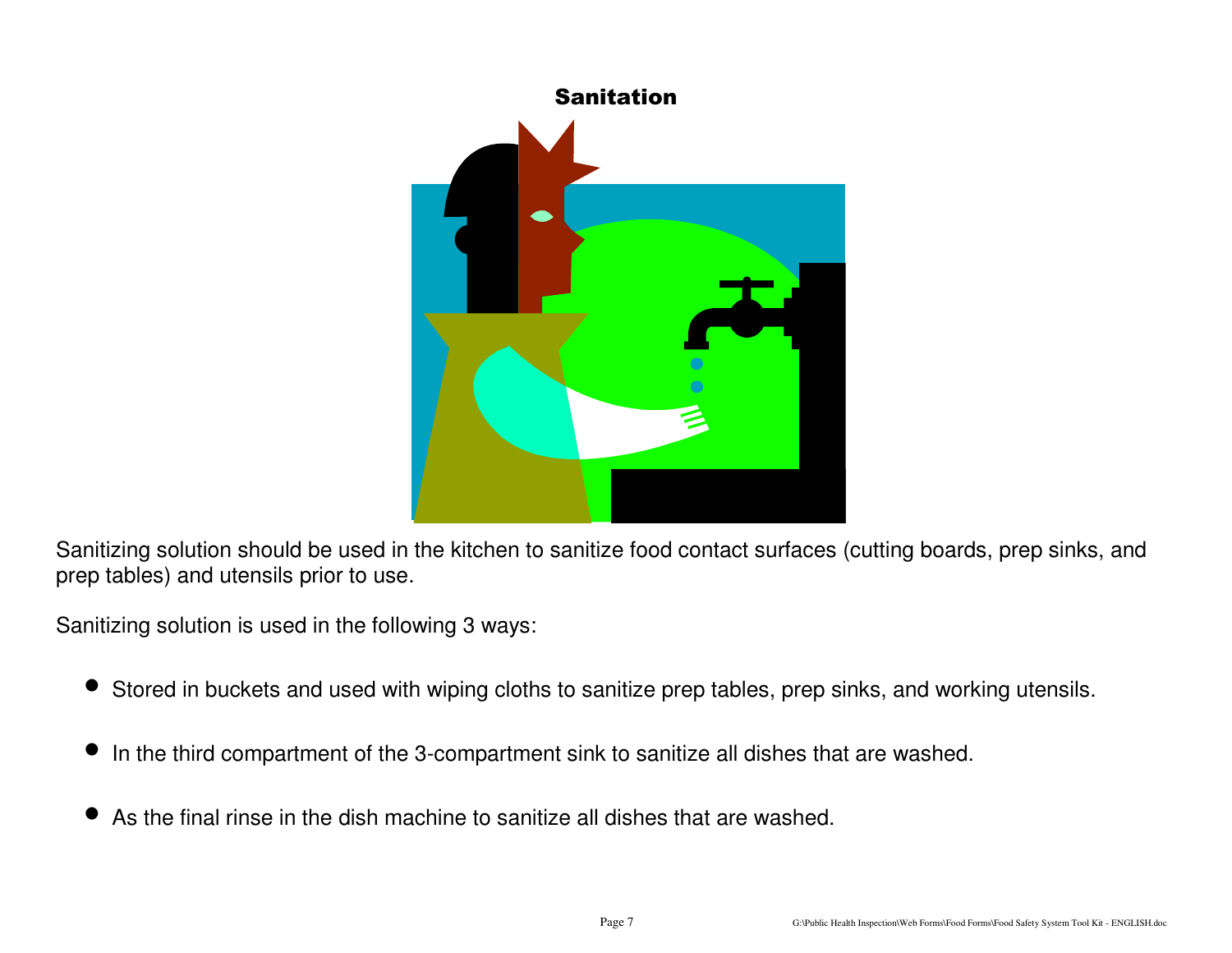# Sanitation

- • Sanitizer must be used at the correct concentration in the dish machine, 3-compartment sink, and sanitizing buckets.
- •Sanitizer buckets must be set up at all times in areas where food is being handled.

| <b>Sanitizer</b>   | <b>Concentration</b>                                 |
|--------------------|------------------------------------------------------|
| Chlorine           | $50 - 200$ ppm                                       |
| Quaternary Ammonia | $100 - 400$ ppm (follow manufacturer's instructions) |
| Iodine             | $12 - 25$ ppm                                        |

*Concentration if measured in parts per million (ppm).* 

- • Check sanitizer solutions using test strips at least every 2 hours to make sure the solution is at the correct concentration.
- •3-compartment sink only needs to be set up during dish washing (see below).





- •Wiping cloths must be soaked with sanitizer when cleaning \*food contact surfaces (like cutting boards, prep tables, slicers, etc.)
- $\bullet$  Use proper test strips for the type of sanitizing chemical you are using. (different types of sanitizers require specific test strips).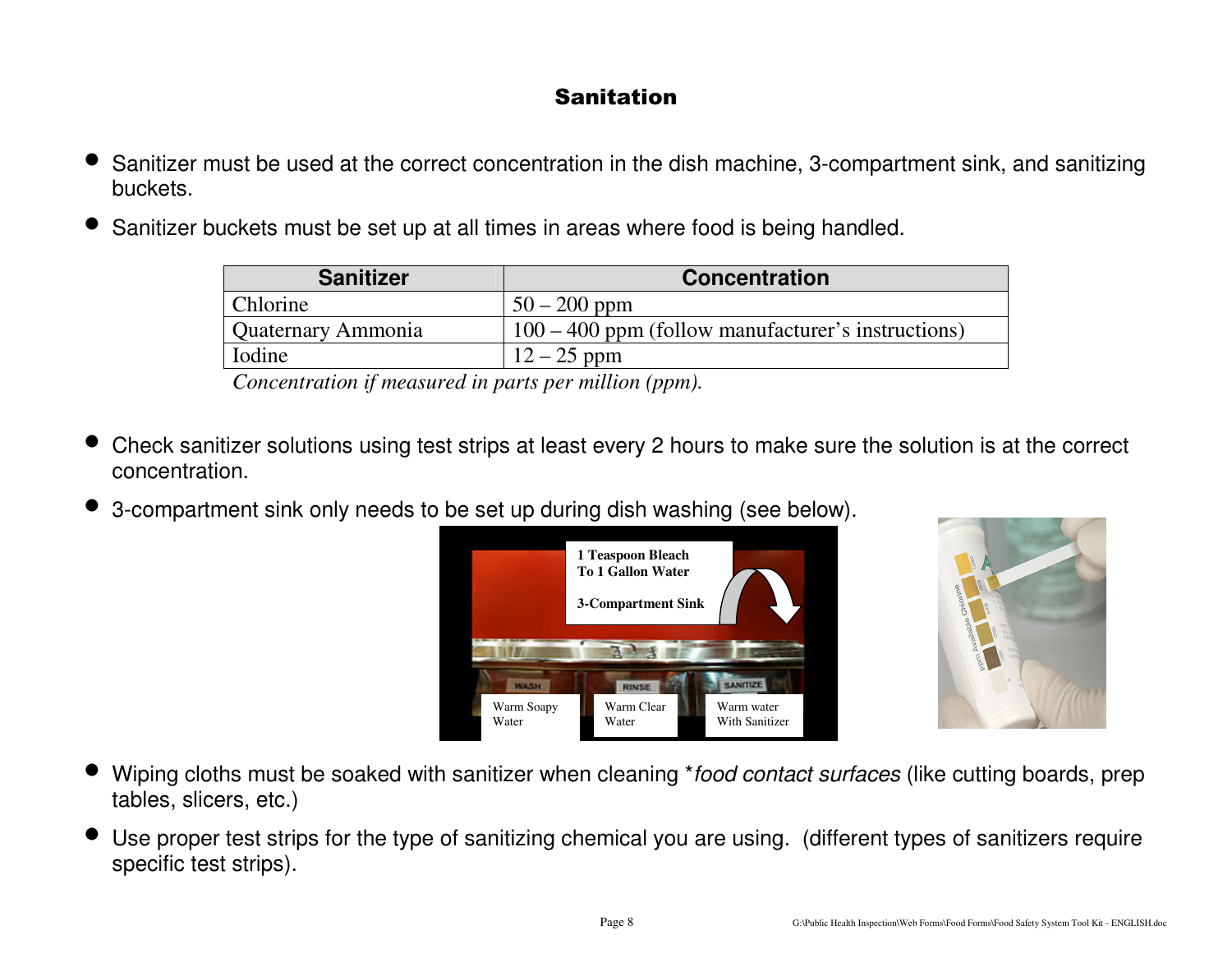### Pest Control

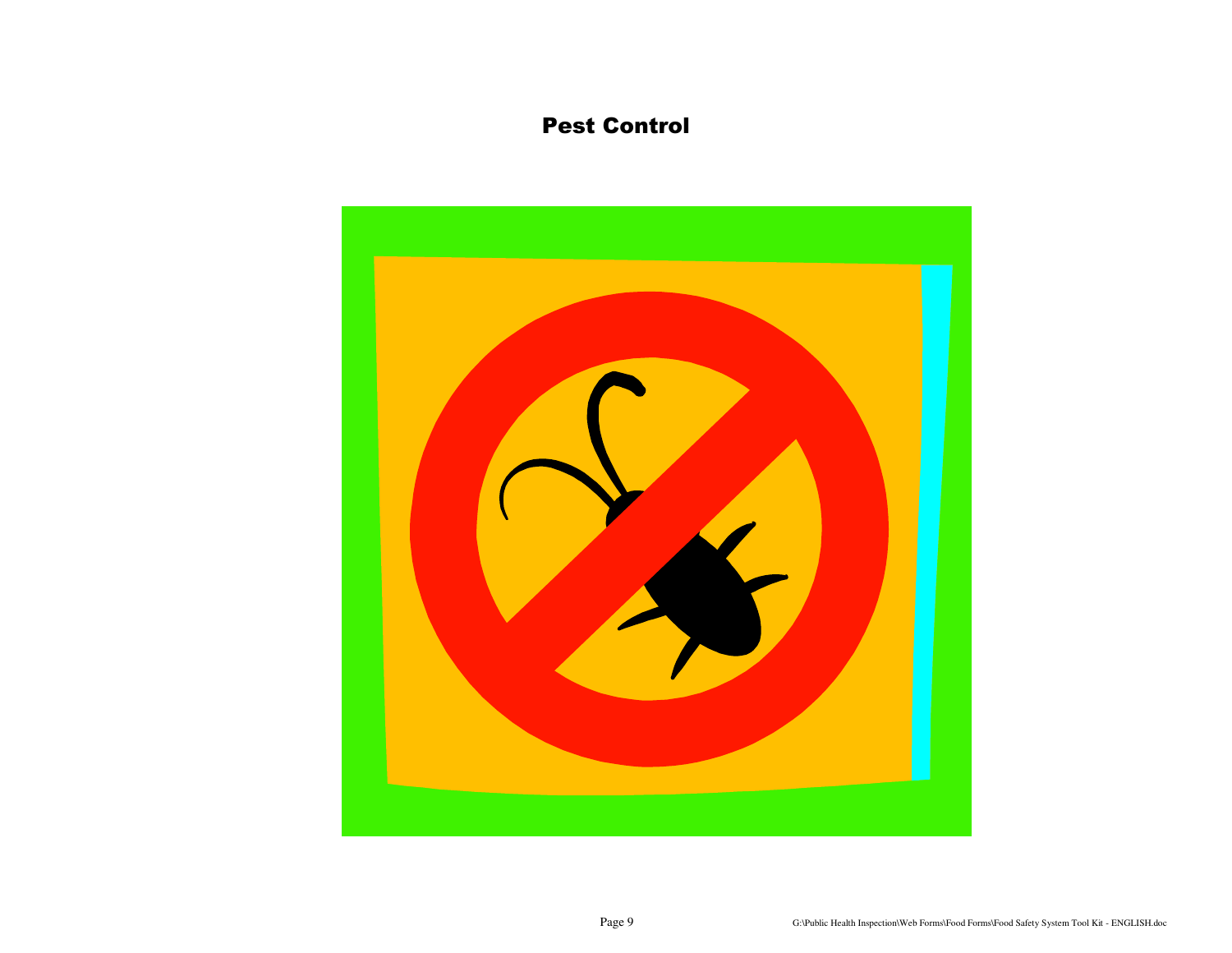### Pest Control

### **Keep pests away by:**

- Keep food and crumbs away from pests.
- Keep pests from entering the facility by eliminating gaps under doors, holes in window screens, walls, etc.
- Eliminate cluttered areas where pests may like to hide.
- Keep dumpster lids closed and dumpster areas clean.
- Keep outside of facility clean.
- Remove standing water, food, and grease build-up in the facility.
- Do not leave dirty dishes or open food containers out at night.
- Use mouse traps and glue boards.
- Special pesticides that are approved for use in restaurants can be obtained from food supply companies or pest management companies.





### **Do not use:**

• Do not use household pesticides such as: Black Flag, Raid, D Con, etc.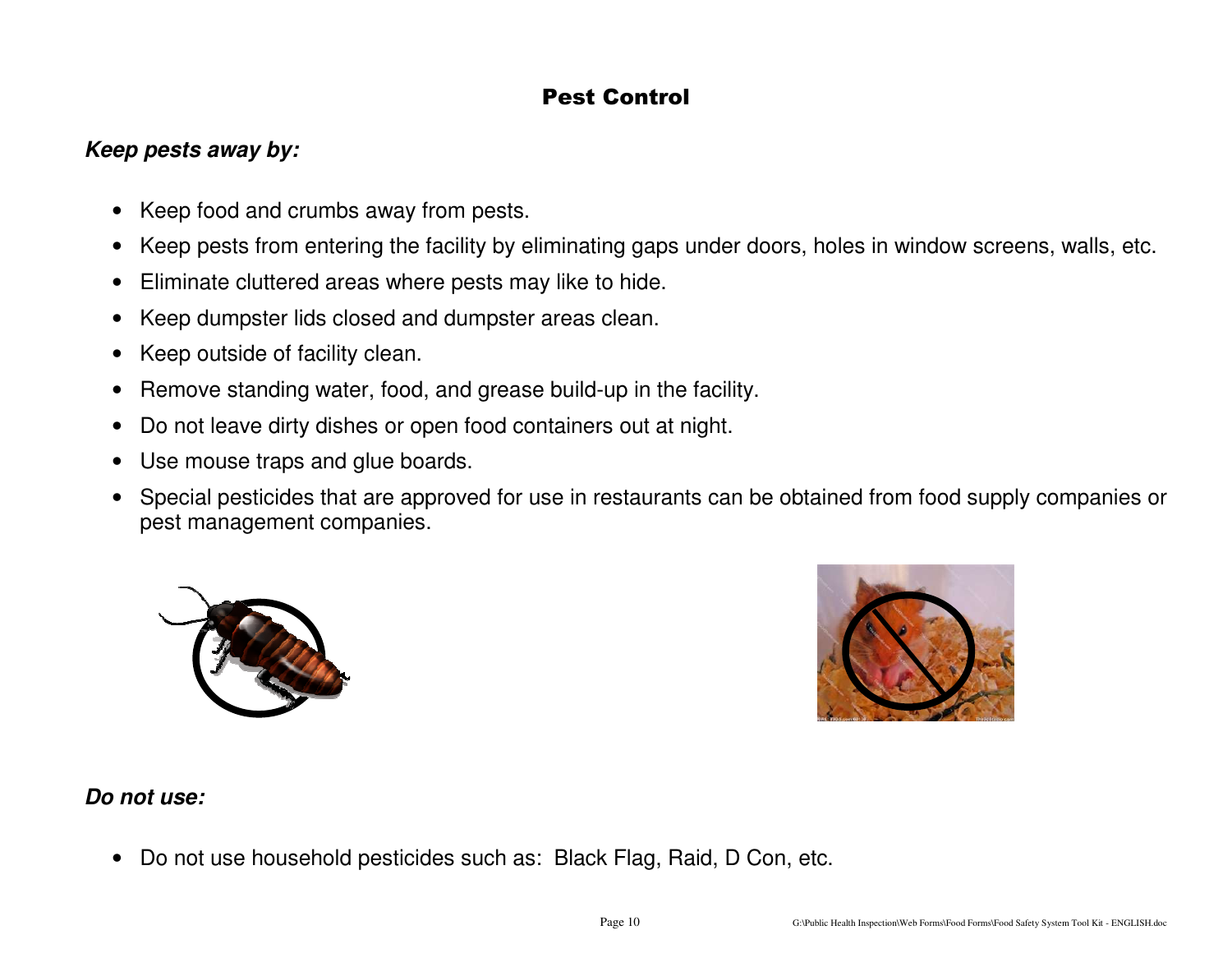#### Food Source



- •All food items sold need to come from a licensed commercial kitchen.
- •Foods prepared in the home can NOT be sold.

### **Fish & Shellfish**

- $\bullet$ Most fish that is not going to be fully cooked must be frozen to -4 °F or colder for at least 7 days or -31 °F or colder for at least 15 hours. This requirement does not apply to most species of tuna. Seared salmon, ceviche, and sashimi are some examples of menu items that need to comply with this requirement.
- $\bullet$  If you freeze the fish at your facility, you must keep detailed logs of your freezing system onsite for at least 90 days (ask your Public Health Inspector for any assistance or questions).
- $\bullet$  If you receive frozen fish that will not be fully cooked, you can ask your supplier if they have met freezing requirements; if so, you may obtain a letter from the supplier stating this.
- • If you receive fresh un-shucked shellfish such as clams, mussels, and oysters you must have shellfish tags from your supplier and keep them onsite for 90 days.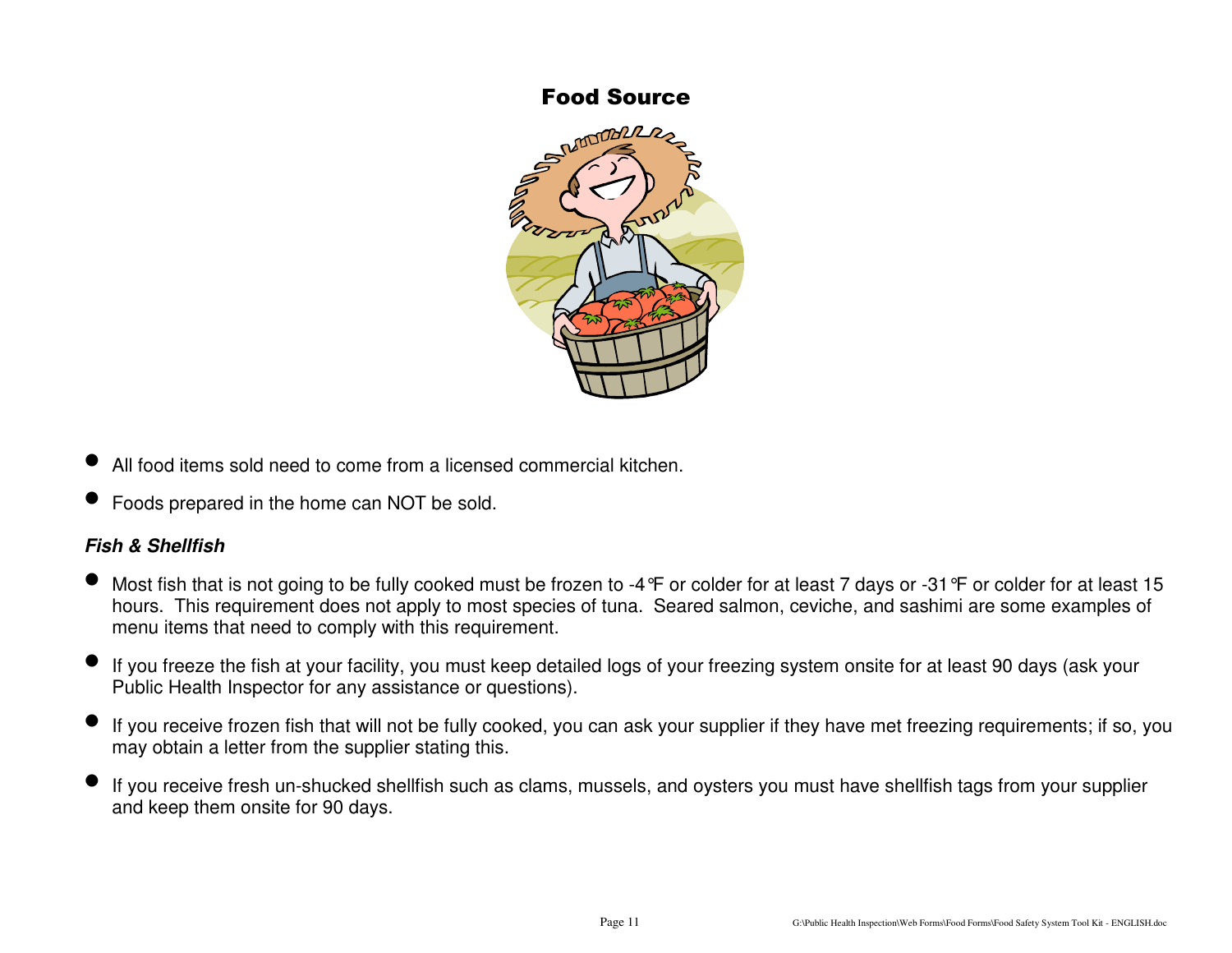# Food Source

• Shellfish tags must stay with the shellfish batch until used. Different shellfish batches cannot be mixed together in storage.

### **Fruits & Vegetables**

- •All fresh fruits and vegetables must be washed in an "indirectly drained" food preparation sink prior to cutting or using.
- •Garnishes used in drinks or meals must be washed too.
- •Any produce that will be cut with the skin intact needs to be washed prior to slicing.
- •Fruits and vegetables must be placed in a clean sanitized container after washing.

### **Eggs**

• Pasteurized eggs must be used as a substitute in any menu items that are not fully cooked, including Caesar dressing,<br>Hollandaise sauce, Béarnaise sauce, bememade ise cream er ising, bememade mayonnaise, etc. Hollandaise sauce, Béarnaise sauce, homemade ice cream or icing, homemade mayonnaise, etc.

#### **Ice**

- Do not store any food, drink, or other containers in ice that will be used in beverages.
- $\bullet$ Ice scoop may be stored in a clean container or holder or ice scoop may be stored in ice if the handle is kept out of the ice.
- •Do not use cups, shakers, or other utensils without handles to scoop ice.

#### **Receiving Food**

- Check all food products to ensure they are in good condition when receiving them from your supplier.
- •Look for dented or bulging cans. Separate them from other foods.
- $\bullet$ Look for damaged or spoiled products. Separate them from other foods.
- •Check temperatures on all incoming cold food products to verify they are at 41°F or less.
- •Do not accept products if they do not meet your inspection standards.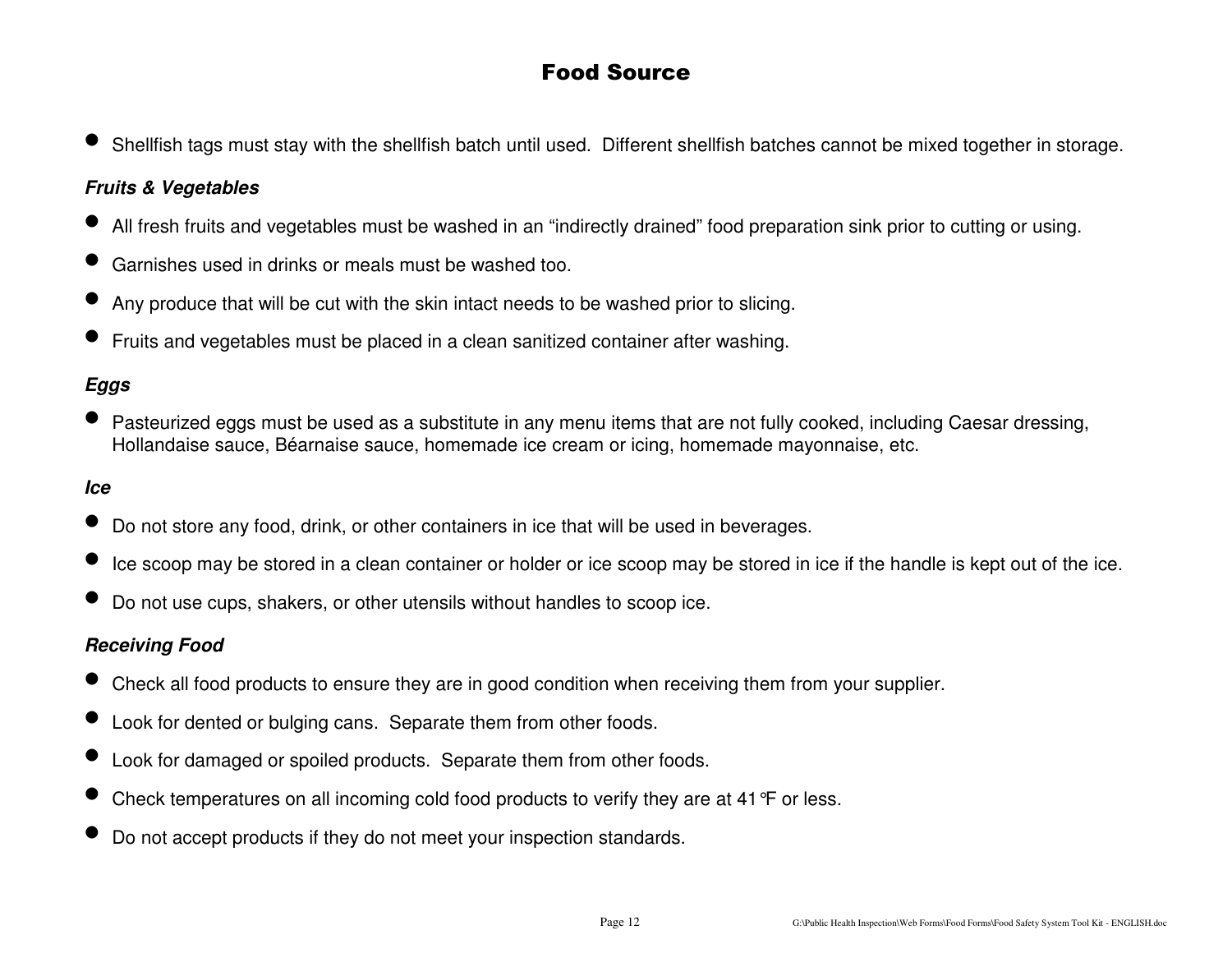### Hygienic Practices



#### **Hand Washing Sinks**

- A special hand washing sink is required for hand washing in any area where food is handled.
- Hand washing sinks must have hot water (at least 90°F) and cold water.
- Objects must never be stored in front of the sink or inside the sink's basin.
- Hand washing sinks are not to be used to fill pitchers or buckets. They also cannot be used as dump sinks.
- Hand washing sinks cannot be used for ANYTHING except washing hands.
- Hand soap and paper towels (or other single-use drying devices) must be available at the hand washing sink to wash and dry hands.

### **Hand Washing**

- Using hand sanitizer cannot be substituted for hand washing with soap and warm water. However hand sanitizer can be used in addition to regular hand washing.
- Hands must be washed after you:
	- $\circ$  handle raw animal products (raw beef, chicken, fish, etc.)
	- o return from a break
	- o handle money
	- $\circ$   $\;$  touch your face, hair, hat, cell phone, or any other source of contamination
	- o use the restroom
	- $\circ$  between changing gloves
	- $\circ$  after touching any other sources of contamination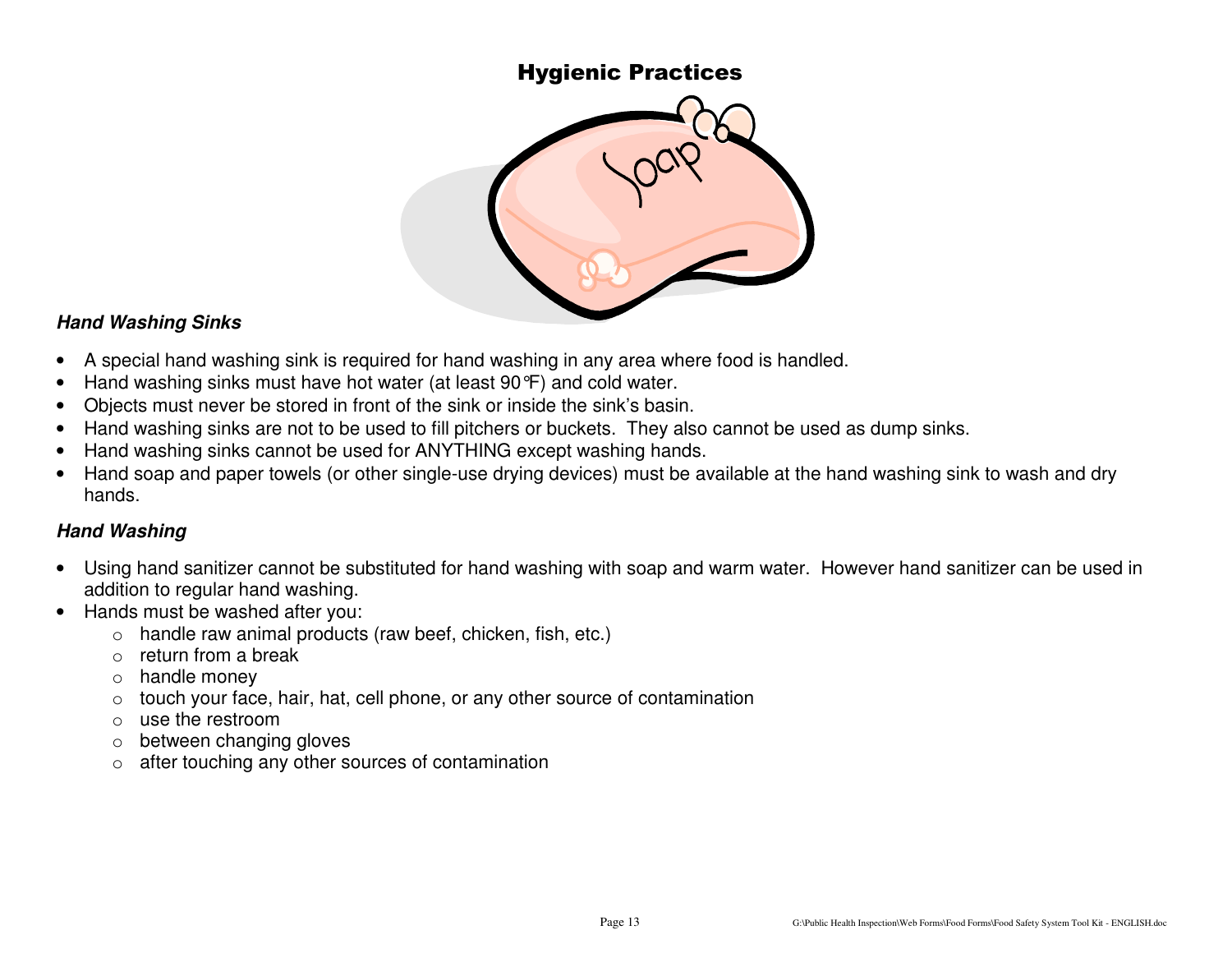# Hygienic Practices

• Bare hands cannot be used to handle ready-to-eat foods.\* Ready-to-eat foods are foods that will not be cooked again after you handle them. They include salads, sandwiches, cake, drink garnishes, a steak off the grill, cooked fries, etc. Instead, you can use deli tissue, tongs (or many other utensils), or gloves.

#### **Gloves**

- You must change your gloves when you touch a source of contamination, such as:
	- o Raw animal products (raw turkey, eggs, sausage, etc.)
	- $\circ$  Common items that are not sanitized regularly, like door knobs, light switches, phone trashcan, etc.
	- o Your face, hair, cell phone, hat, etc.
	- o money
- Remember to always wash hands between changing gloves.
- Gloves cannot be washed or reused. After a glove comes off your hand, it should ALWAYS go straight into the trash.
- Gloves must be changed if they are torn or punctured.
- Never blow into gloves.

#### **Jewelry**

• Food handlers may wear a single ring and no other jewelry on hands or wrists.

### **Dry Wiping Cloths, Towels, Rags**

• Dry wiping cloths, towels, rags, etc. must not be used for wiping hands or food contact surfaces.

### **Personal Drinks or Food**

- Personal drinks must be covered with a lid and straw or stored in an enclosed container
- Personal drinks must not be stored above, on, or beside food preparation or food storage areas.
- Staff must not eat food, suck cough drops, or chew gum in food preparation areas.
- Smoking is not permitted indoors or around food preparation of food storage areas.

#### **Cuts, Sores, Wounds, & Illness**

- Cuts, sores, and wounds must be covered with a water proof bandage AND a finger cot or glove during food handling.
- You can NOT work if you have vomiting or diarrhea.
- You are required BY LAW to inform the person in charge if you have vomiting or diarrhea or any illness that can be passed through food.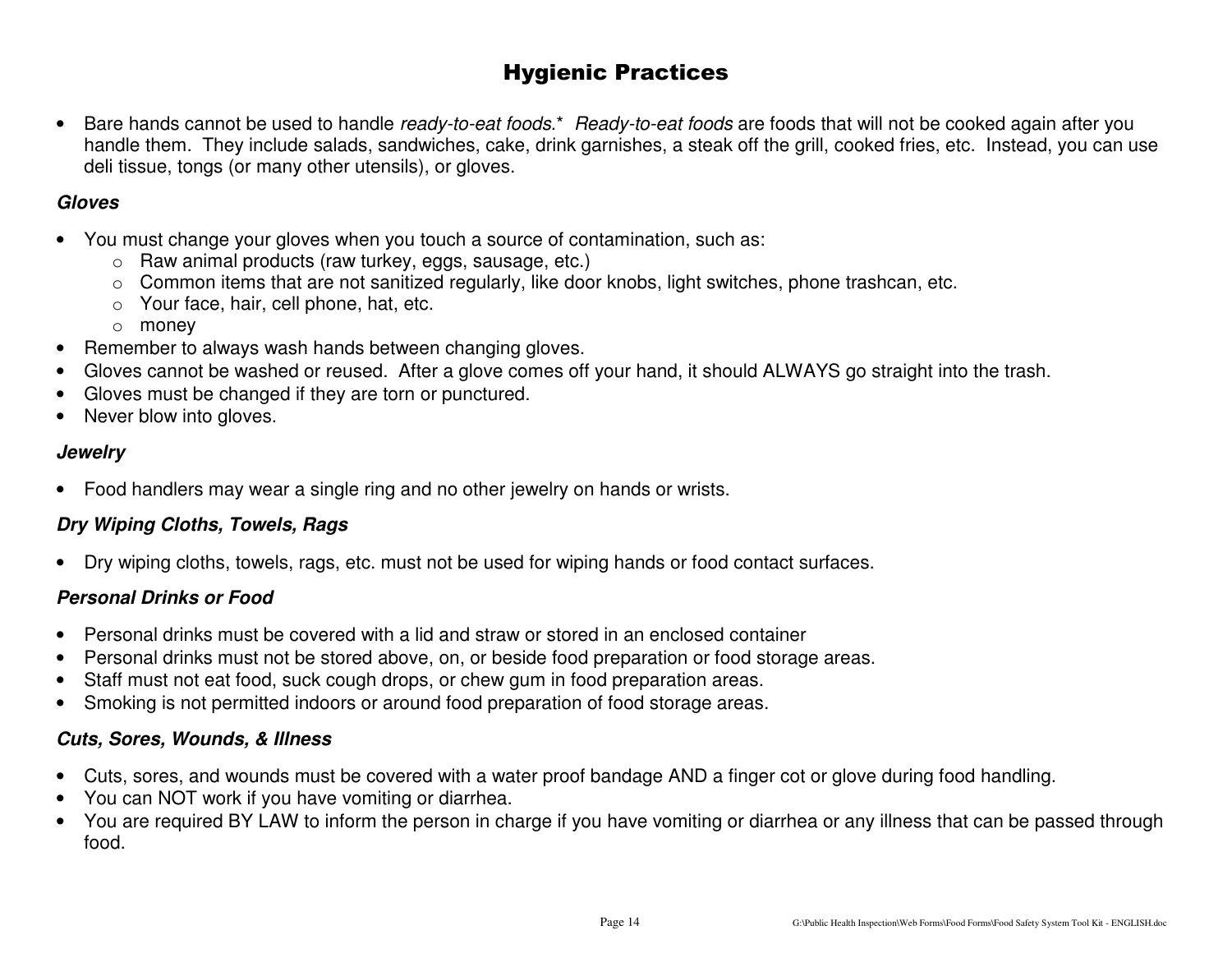### Food Temp Control

### **Thermometer**

- You must have a probe-type food thermometer that measures from 32 °F or lower to 165 °F or higher.
- The food thermometer should be used every day to check food temperatures.

### **Thermometer Calibration**

- Before you use the food thermometer, you need to check that it is accurate by calibrating it.
	- Step 1: Place the thermometer in a container of ice water (more ice than water)
	- Step 2: Leave thermometer in ice water for about 2 minutes
	- Step 3: Look at the temperature—it should read 32°F.
	- Step 4: If the thermometer does not read 32°F, adjust the "hex adjusting nut" until it reads 32°F.
- You may need to use pliers when calibrating the thermometer.
- Calibrate new thermometers before first use.
- Calibrate thermometers regularly to ensure they are accurate.

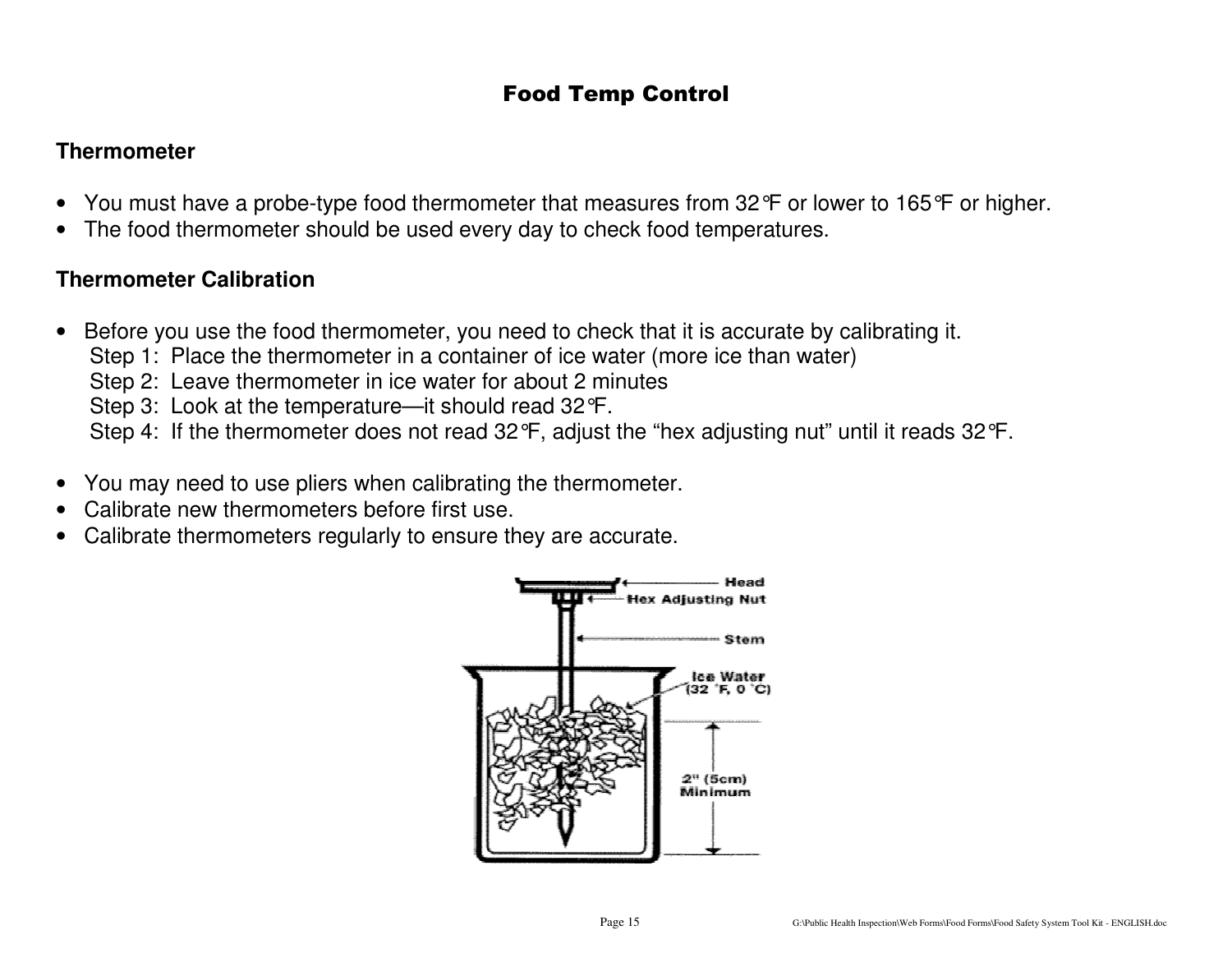# Food Temp Control

### **Cold Holding**

- $\bullet$ Potentially hazardous food\* (meats, dairy, cooked pasta, cooked rice, soups, gravy, etc.) need to be held at 41 °F or colder, or 135 °F or warmer.
- Refrigeration units should be set at 35 °F to 37 °F to ensure that food stays at 41 °F or colder.
- To allow for proper air flow, do not overstock refrigeration units.
- Check refrigerators throughout the day to ensure they are keeping food at 41 °F or colder.
- Refrigeration units must have a thermometer in the top third of the unit to measure temperature.
- When using an *ice bath\** to keep foods cold, the ice-water mixture must be at least as high as the food level in the container.
- Using metal containers to hold potentially hazardous foods\* instead of plastic or glass containers will help keep food colder.
- Check temperatures of food stored in different parts of the refrigerator to see whether there are "warm" spots.
- You are required to check temperatures of food and refrigerators every day by using a food thermometer.
- Keep refrigeration units clean and in good working order. Keep gaskets in good condition, repair the condenser if it leaks, and keep shelves clean.
- Defrost refrigerator if there is a build-up of ice. Ice can keep air from flowing properly and can make your refrigerator warmer.

### **Thawing Foods**

- The following methods are acceptable for thawing foods:
	- $\circ$  Completely immerse the food under cold running water.
	- $\circ$  Thaw the food in the microwave (if cooking immediately)
	- o Thaw the food as part of the cooking process.
	- $\circ$  Thaw the food in a refrigerator.
- No part of the food product can be above 41 °F for more than 4 hours when thawing.
- Do not use the oven to thaw foods because it causes them to become too warm.

### **Cooling Foods**

- Foods must be cooled from 135°F to 70°F in 2 hours or less and from 70°F to 41°F in 4 more hours (6 hours total).
- Do not allow food to sit at room temperature for more than 30 minutes after cooking.
- Cool items such as rice, beans, mashed potatoes, etc. on thin metal pans with the food no deeper than 2 inches.
- Leave foods uncovered while cooling.
- Once foods are completely cooled to 41 °F or colder, you can put them in larger storage containers.
- Use metal pans instead of plastic or glass because they cool food faster.